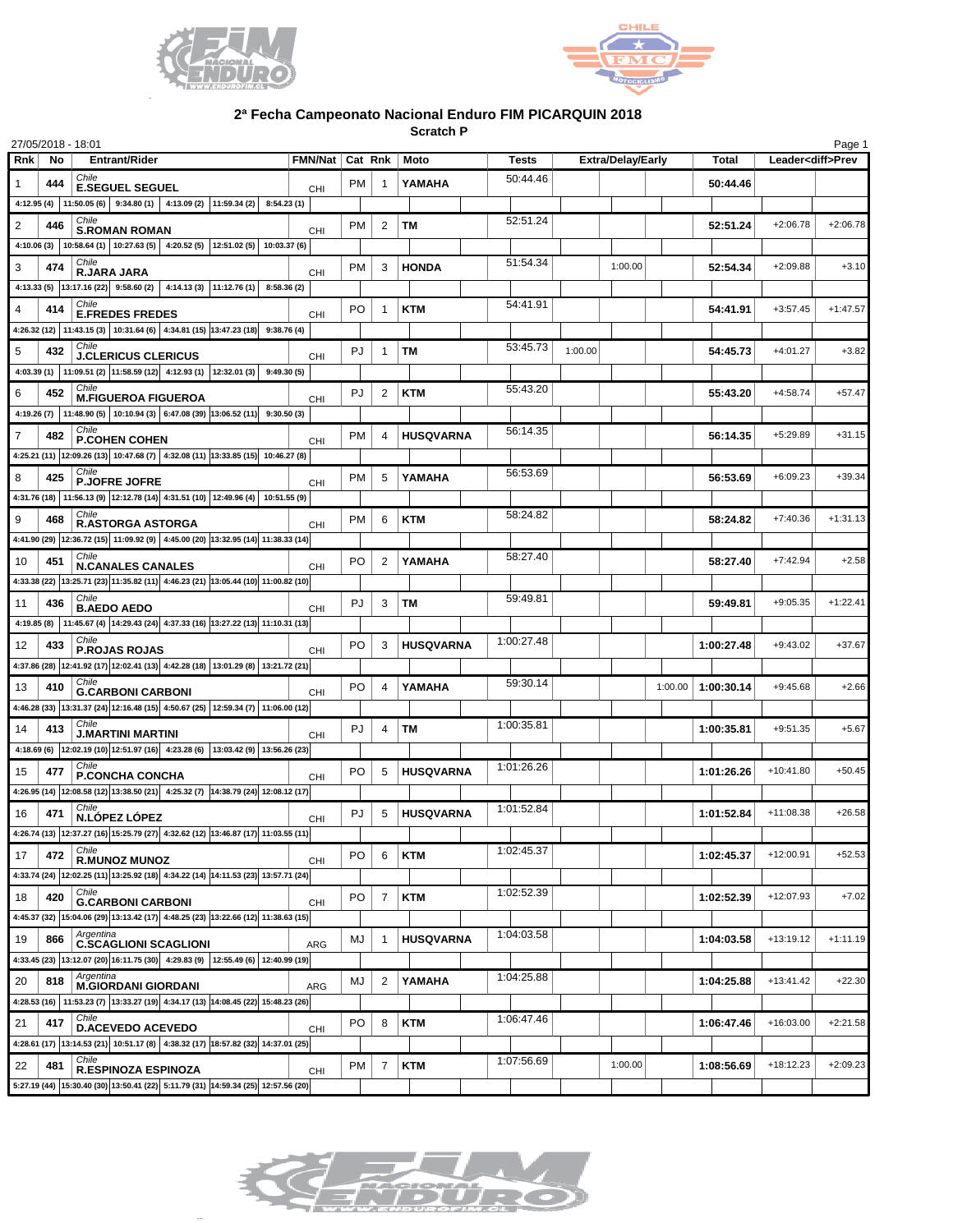



## **2ª Fecha Campeonato Nacional Enduro FIM PICARQUIN 2018**

**Scratch P**

| Page 2<br>27/05/2018 - 18:01 |     |                                                                                                               |            |           |         |                  |            |                          |                          |                |                          |
|------------------------------|-----|---------------------------------------------------------------------------------------------------------------|------------|-----------|---------|------------------|------------|--------------------------|--------------------------|----------------|--------------------------|
| Rnk                          | No  | Entrant/Rider                                                                                                 | FMN/Nat    |           | Cat Rnk | Moto             | Tests      | <b>Extra/Delay/Early</b> | <b>Total</b>             |                | Leader <diff>Prev</diff> |
| 23                           | 816 | Chile<br><b>V.RODRÍGUEZ RODRÍGUEZ</b>                                                                         | CHI        | MJ        | 3       | YAMAHA           | 1:09:21.12 |                          | 1:09:21.12               | +18:36.66      | $+24.43$                 |
|                              |     | 4:27.24 (15) 13:03.28 (18) 14:42.47 (25) 4:42.56 (19) 19:53.16 (33) 12:32.41 (18)                             |            |           |         |                  |            |                          |                          |                |                          |
| 24                           | 431 | Chile<br>A.AEDO AEDO                                                                                          |            | PJ        | 6       | <b>TM</b>        | 1:06:28.54 | 3:00.00                  | 1:09:28.54               | $+18:44.08$    | $+7.42$                  |
|                              |     | 4:33.03 (20) 15:31.50 (31) 16:09.23 (28) 5:40.22 (35) 13:59.41 (19) 10:35.15 (7)                              | CHI        |           |         |                  |            |                          |                          |                |                          |
| 25                           | 426 | Chile                                                                                                         |            | PJ        | 7       | <b>TM</b>        | 1:10:27.65 |                          | 1:10:27.65               | $+19:43.19$    | $+59.11$                 |
|                              |     | <b>L.MARDONES MARDONES</b>                                                                                    | CHI        |           |         |                  |            |                          |                          |                |                          |
|                              |     | 4:32.78 (19) 16:04.06 (34) 17:23.21 (32) 4:58.03 (26) 14:07.79 (21) 13:21.78 (22)<br>Chile                    |            |           |         |                  | 1:10:40.47 |                          |                          |                |                          |
| 26                           | 449 | <b>J.MEDINA MEDINA</b>                                                                                        | CHI        | PO        | 9       | <b>HUSQVARNA</b> |            |                          | 1:10:40.47               | +19:56.01      | $+12.82$                 |
|                              |     | 4:44.54 (31) 14:24.25 (27) 21:00.95 (37) 4:48.85 (24) 13:35.06 (16) 12:06.82 (16)                             |            |           |         |                  |            |                          |                          |                |                          |
| 27                           | 403 | Chile<br><b>V.CALABRESE CALABRESE</b>                                                                         | CHI        | PJ        | 8       | <b>HONDA</b>     | 1:13:31.34 |                          | 1:13:31.34               | $+22:46.88$    | $+2:50.87$               |
|                              |     | 4:56.77 (39)   14:58.29 (28)   16:50.17 (31)   5:02.33 (28)   14:59.40 (26)   16:44.38 (29)                   |            |           |         |                  |            |                          |                          |                |                          |
| 28                           | 457 | Chile<br><b>A.PALACIOS PALACIOS</b>                                                                           | CHI        | PO        | 10      | <b>TM</b>        | 1:13:59.31 |                          | 1:13:59.31               | $+23:14.85$    | $+27.97$                 |
|                              |     | 4:48.76 (35) 15:34.90 (32) 14:48.67 (26) 5:02.06 (27) 16:05.04 (28) 17:39.88 (31)                             |            |           |         |                  |            |                          |                          |                |                          |
| 29                           | 810 | Chile                                                                                                         |            | MJ        | 4       | <b>KTM</b>       | 1:16:45.62 |                          | 1:16:45.62               | $+26:01.16$    | $+2:46.31$               |
|                              |     | <b>B.ANGULO ANGULO</b><br>4:48.17 (34) 19:04.19 (41) 13:56.77 (23) 5:09.31 (30) 17:41.39 (30) 16:05.79 (28)   | CHI        |           |         |                  |            |                          |                          |                |                          |
| 30                           | 864 | Chile                                                                                                         |            | MJ        | 5       | <b>KTM</b>       | 1:17:02.15 | 7:00.00                  | 1:24:02.15               | +33:17.69      | $+7:16.53$               |
|                              |     | <b>K.MARIN MARIN</b>                                                                                          | CHI        |           |         |                  |            |                          |                          |                |                          |
|                              |     | 4:35.27 (26) 12:35.67 (14) 13:34.64 (20) 14:21.54 (40) 16:01.76 (27) 15:53.27 (27)                            |            |           |         |                  | 1:24:29.39 |                          |                          |                |                          |
| 31                           | 814 | Chile<br>T.GONZALEZ GONZALEZ                                                                                  | CHI        | MJ        | 6       | <b>KTM</b>       |            | 1:00.00                  | 1:25:29.39               | $+34:44.93$    | $+1:27.24$               |
|                              |     | 4:08.41 (2) 11:54.25 (8) 17:37.09 (33) 4:18.40 (4) 20:19.75 (35) 26:11.49 (36)                                |            |           |         |                  |            |                          |                          |                |                          |
| 32                           | 499 | Chile<br><b>R.PAREDES PAREDES</b>                                                                             | CHI        | PO        | 11      | YAMAHA           | 1:25:45.54 | 1:00.00                  | 1:26:45.54               | +36:01.08      | $+1:16.15$               |
|                              |     | 5:01.72 (41) 17:16.86 (38) 18:15.17 (34) 5:18.52 (33) 18:55.04 (31) 20:58.23 (34)                             |            |           |         |                  |            |                          |                          |                |                          |
| 33                           | 475 | P.VASQUEZ VASQUEZ                                                                                             | CHI        | PO        |         | 12   SUZUKI      | 1:23:58.73 | 3:00.00                  | 1:26:58.73               | +36:14.27      | $+13.19$                 |
|                              |     | 6:58.31 (45) 18:21.63 (39) 16:10.96 (29) 5:43.33 (37) 16:40.15 (29) 20:04.35 (33)                             |            |           |         |                  |            |                          |                          |                |                          |
| 34                           | 461 | Chile                                                                                                         |            | PO        |         | 13 HONDA         | 1:27:36.34 | 1:00.00<br>3:00.00       | 1:31:36.34               | +40:51.88      | $+4:37.61$               |
|                              |     | <b>F.CANALES CANALES</b><br>4:54.90 (37) 15:56.26 (33) 22:13.07 (39) 5:33.77 (34) 21:32.16 (37) 17:26.18 (30) | CHI        |           |         |                  |            |                          |                          |                |                          |
| 35                           | 430 | Chile                                                                                                         |            | PO        | 14      | <b>KTM</b>       | 1:34:39.62 | 2:00.00                  | 1:36:39.62               | $+45:55.16$    | $+5:03.28$               |
|                              |     | <b>N.VARGAS VARGAS</b>                                                                                        | CHI        |           |         |                  |            |                          |                          |                |                          |
|                              |     | 5:16.92 (43) 16:26.32 (35) 18:35.19 (36) 5:42.26 (36) 25:29.83 (39) 23:09.10 (35)<br>Chile                    |            |           |         |                  | 1:32:34.43 |                          |                          |                |                          |
| 36                           | 415 | <b>J.CASTAÑER CASTAÑER</b>                                                                                    | CHI        | PO        |         | 15   HUSQVARNA   |            | 7:00.00                  | 1:39:34.43               | +48:49.97      | $+2:54.81$               |
|                              |     | 4:52.26 (36) 18:25.66 (40) 21:42.92 (38) 5:14.34 (32) 22:31.22 (38) 19:48.03 (32)                             |            |           |         |                  |            |                          |                          |                |                          |
| 37                           | 402 | S.UNDURRAGA UNDURRAGA                                                                                         | CHI        | PO        | 16      | <b>HUSQVARNA</b> | 1:47:04.50 | 10:00.00                 | $1:57:04.50$ +1:06:20.04 |                | $+17:30.07$              |
|                              |     | 4:55.13 (38) 23:04.25 (43) 23:40.44 (41) 5:49.07 (38) 20:21.97 (36) 29:13.64 (37)                             |            |           |         |                  |            |                          |                          |                |                          |
|                              |     |                                                                                                               |            |           |         | Non-classified   |            |                          |                          |                |                          |
|                              | 418 | Chile<br><b>R.LORCA LORCA</b>                                                                                 | CHI        | <b>PM</b> |         | <b>SHERCO</b>    | 50:02.09   |                          | 50:02.09                 | Retired: T.C.0 |                          |
|                              |     | 4:59.55 (40) 17:02.43 (37) 22:57.61 (40) 5:02.50 (29)                                                         |            |           |         |                  |            |                          |                          |                |                          |
|                              | 429 | Chile<br><b>J.ESPINOZA ESPINOZA</b>                                                                           |            | PO        |         | YAMAHA           | 34:57.35   |                          | 34:57.35                 | Retired: T.C.0 |                          |
| 4:33.21(21)                  |     | 11:34.85 (10) 4:47.26 (22) 14:02.03 (20)                                                                      | <b>CHI</b> |           |         |                  |            |                          |                          |                |                          |
|                              | 440 | Chile                                                                                                         |            | PO        |         | KTM              | 52:36.32   | 6:00.00                  | 58:36.32                 |                |                          |
|                              |     | <b>C.PRIETO PRIETO</b><br>4:24.63 (10) $ 13:11.08$ (19) 10:14.72 (4) 4:28.34 (8) 20:17.55 (34)                | CHI        |           |         |                  |            |                          |                          |                |                          |
|                              |     | Chile                                                                                                         |            |           |         |                  | 36:54.43   |                          |                          |                |                          |
|                              | 441 | <b>J.DONOSO DONOSO</b>                                                                                        | CHI        | PO        |         | YAMAHA           |            |                          | 36:54.43                 |                |                          |
|                              |     | 4:35.23 (25) 14:00.17 (26) 18:19.03 (35)                                                                      |            |           |         |                  |            |                          |                          |                |                          |
|                              | 456 | Chile<br><b>G.GARRIDO GARRIDO</b>                                                                             | CHI        | PO        |         | <b>HONDA</b>     | 7:07.09    |                          | 7:07.09                  | Retired: T.C.0 |                          |
| 7:07.09 (46)                 |     |                                                                                                               |            |           |         |                  |            |                          |                          |                |                          |
|                              | 476 | Chile<br><b>S.DIAZ DIAZ</b>                                                                                   | <b>CHI</b> | PJ        |         | <b>KAWASAKI</b>  | 24:54.14   |                          | 24:54.14                 |                |                          |
|                              |     | 4:36.07 (27) 20:18.07 (42)                                                                                    |            |           |         |                  |            |                          |                          |                |                          |
|                              | 480 | Chile<br><b>C.AUBRY AUBRY</b>                                                                                 |            | PM        |         | <b>HUSQVARNA</b> | 18:28.01   |                          | 18:28.01                 | Retired: T.C.0 |                          |
|                              |     | 4:42.39 (30) 13:45.62 (25)                                                                                    | CHI        |           |         |                  |            |                          |                          |                |                          |